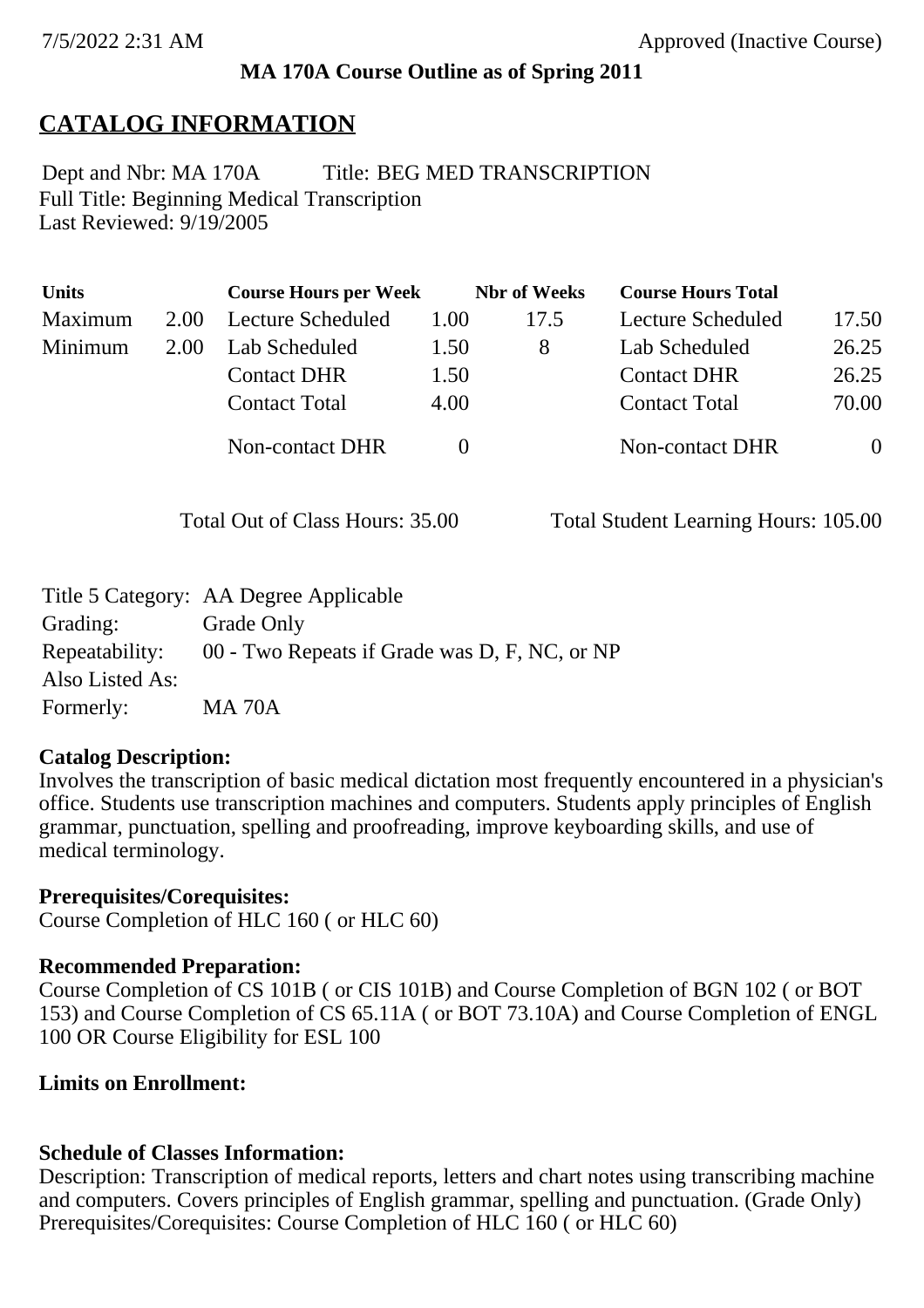Recommended: Course Completion of CS 101B ( or CIS 101B) and Course Completion of BGN 102 ( or BOT 153) and Course Completion of CS 65.11A ( or BOT 73.10A) and Course Completion of ENGL 100 OR Course Eligibility for ESL 100 Limits on Enrollment: Transfer Credit: Repeatability: Two Repeats if Grade was D, F, NC, or NP

# **ARTICULATION, MAJOR, and CERTIFICATION INFORMATION:**

| <b>AS Degree:</b><br><b>CSU GE:</b> | Area<br><b>Transfer Area</b> |            | Effective:<br>Effective: | Inactive:<br>Inactive: |
|-------------------------------------|------------------------------|------------|--------------------------|------------------------|
| IGETC:                              | <b>Transfer Area</b>         |            | Effective:               | Inactive:              |
| <b>CSU Transfer:</b>                |                              | Effective: | Inactive:                |                        |
| <b>UC</b> Transfer:                 |                              | Effective: | Inactive:                |                        |

### **CID:**

**Certificate/Major Applicable:** 

[Both Certificate and Major Applicable](SR_ClassCheck.aspx?CourseKey=MA170A)

# **COURSE CONTENT**

### **Outcomes and Objectives:**

Upon completion of this course, the student will be able to:

1. Describe several historical facts relating to the development of and importance of medical records.

2. Describe at least five skills basic to medical transcription and explain the importance of accurate use of medical terminology.

3. Utilize computers, word processing applications, dictation tapes and transcription machines in transcribing letters, chart notes and medical reports.

4. Demonstrate the ability to capitalize words accurately from copy prepared in lower case letters.

5. Demonstrate the ability to use proper punctuation marks on unpunctuated copy.

6. List special uses of capital letters in the preparation of medical reports and correspondence.

7. Name at least four reference materials available to the medical transcriptionist for clarifying unfamiliar medical terminology.

8. Recognize the three basic formats for letter preparation, name the basic parts of a business letter, and identify the specific qualities that make a letter mailable.

9. Proofread and mark own work demonstrating accurate use of format proofreader's symbols, and analyze personal errors and problems in transcribing.

10. Recognize homonyms, identify medical terms with silent letters and French and unusual medical terms.

11. Prepare medical chart notes, demonstrating methods of preparation and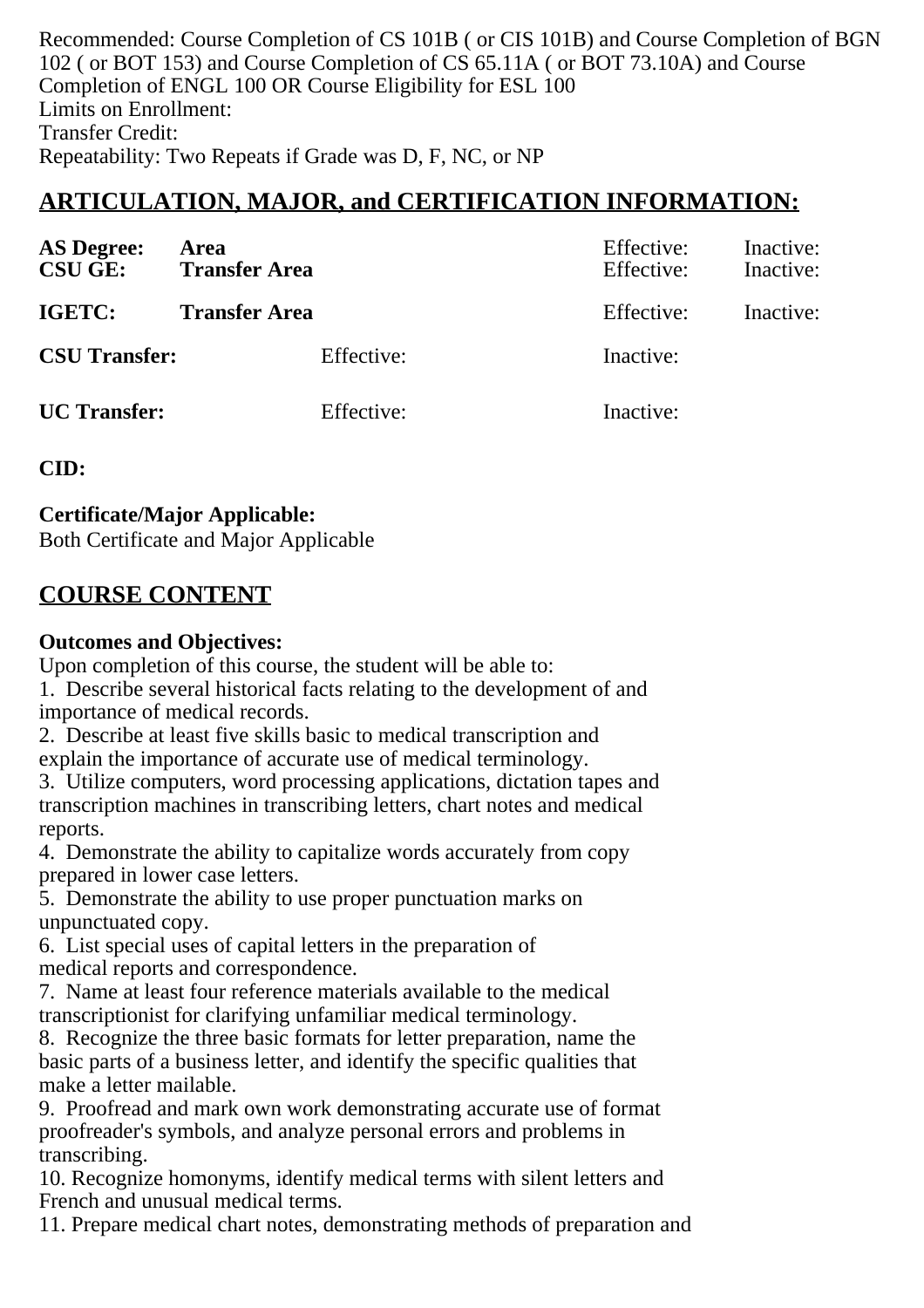types of chart notes.

12. Compose letters and memos for a variety of circumstances; e.g., letter of acknowledgement, appointment change, collection letter, return to work, and letter concerning lab results.

13. Keyboard medical reports and letters with greater speed and accuracy demonstrated by timed writings.

14. Demonstrate listening skills and medical terminology vocabulary development by producing increasingly accurate medical transcription.

### **Topics and Scope:**

- I. Introduction to Medical Transcription
	- A. History and importance of medical records
	- B. Transcription as a career
	- C. Required skills and certification
- II. Equipment
	- A. Computers, and other equipment for medical transcription
	- B. Transcription/dictation machines and tapes
	- C. Computer software
- III. Punctuation Skill Development
- IV. Capitalization Skill Development
- V. Letter Transcription
	- A. Qualities of a mailable letter
	- B. Letter mechanics (parts) and formats
- VI. Proofreading and Making Corrections
	- A. Accuracy and common errors
	- B. Formal proofreader's marks
	- C. Legal Corrections
- VII. Spelling and Use of Reference Materials
	- A. Reference sources
		- 1. Medical dictionaries and various word books
		- 2. Physician's Desk Reference and American Drug Index
	- B. Spelling pretest
	- C. Spelling rules
	- D. Most commonly misspelled words
- VIII. Medical Chart Notes
	- A. Types and formats
- IX. Composing Business Letters
	- A. Techniques and skills
	- B. Types
	- C. Abstracting from patient's charts
	- D. Reference materials

### **Assignment:**

1. Written homework: Completion of workbook materials and written assignments including:

- a. Approx. 1-10 punctuation, spelling, and capitalization exercises; 1-4 homonym and unusual medical term recognition exercises;
- b. Create 2-10 spelling and medical vocabulary lists to study for quizzes.